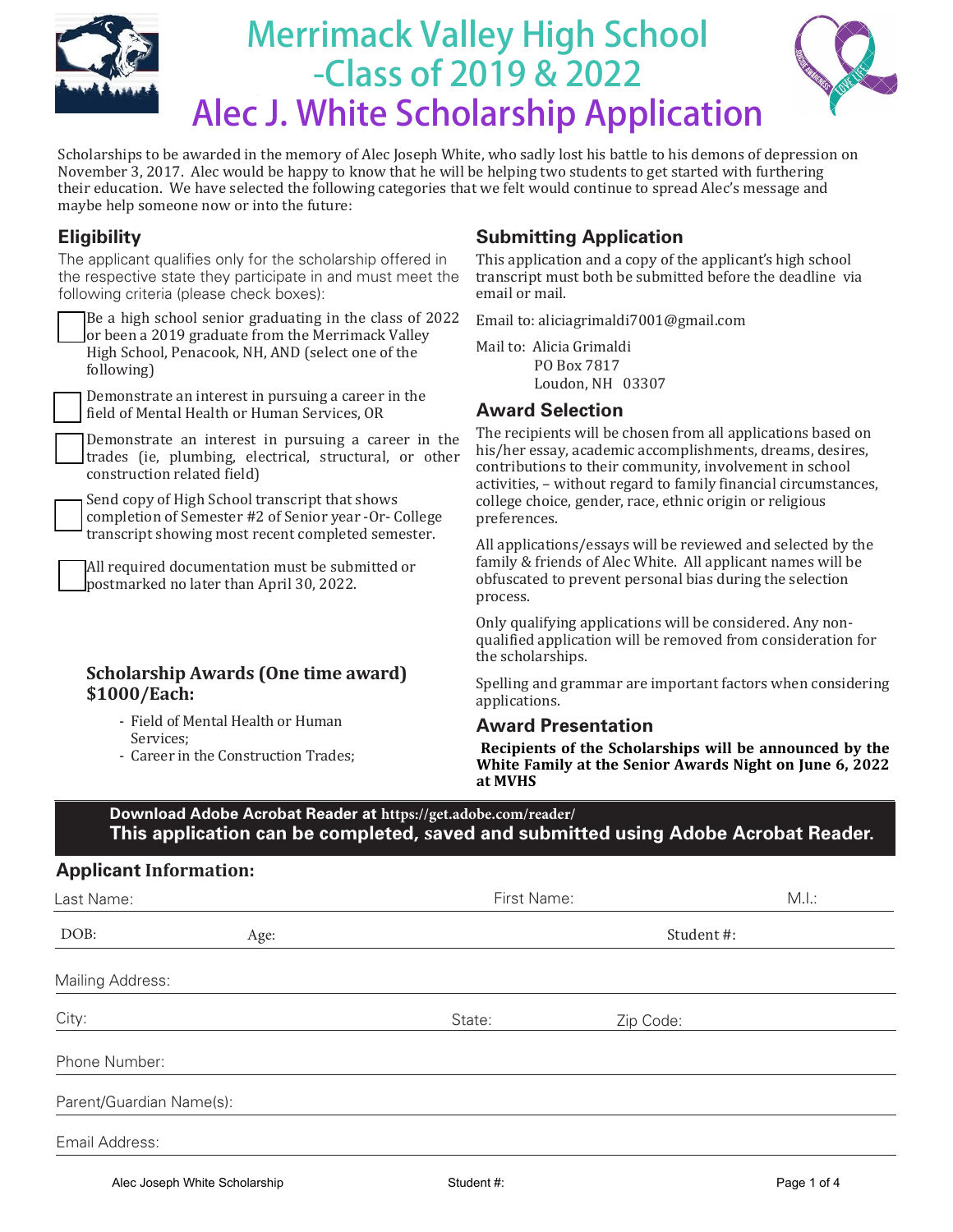**Please select & complete only the relevant question to the scholarship you are applying for:**

# **Question #1:**

Why a career in Mental Health or Human Services? Answer not to exceed provided space. **OR**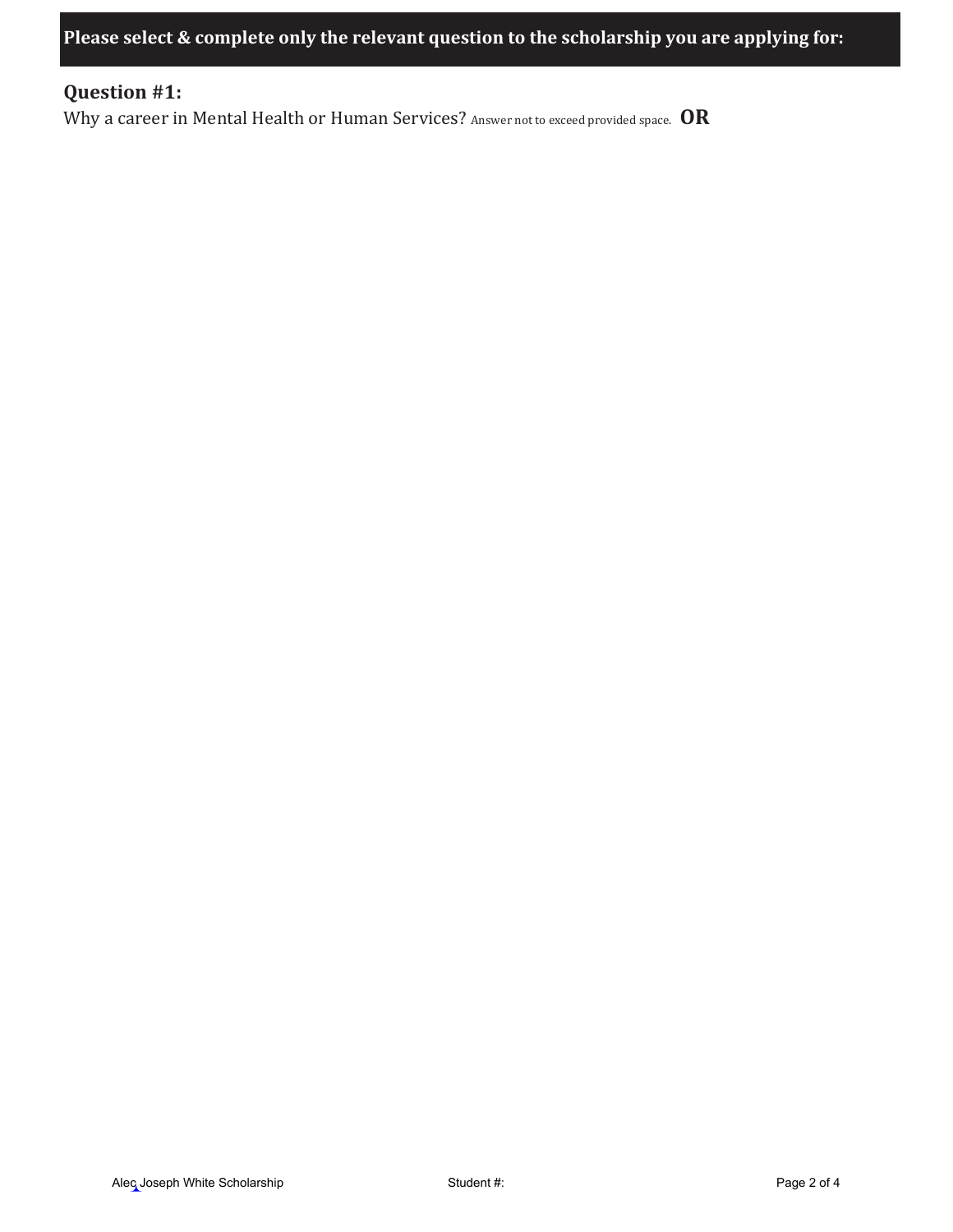# **Question #2:**

Why a career in the trades? Answer not to exceed provided space. **OR**